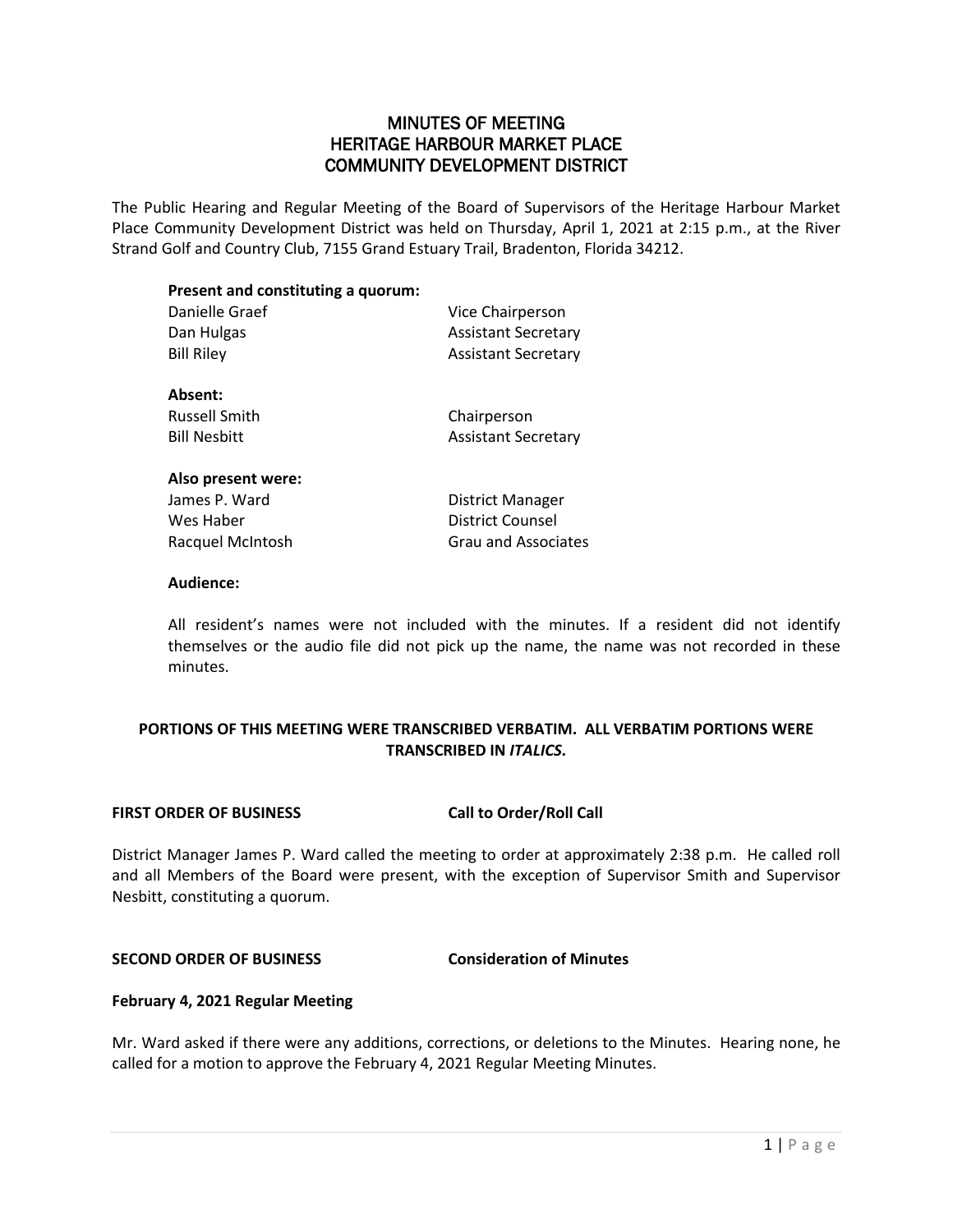**On MOTION made by Mr. Bill Riley, seconded by Ms. Danielle Graef, and with all in favor, the February 4, 2020 Regular Meeting Minutes were approved.** 

#### **THIRD ORDER OF BUSINESS PUBLIC HEARING**

#### **a. PUBLIC HEARING – FISCAL YEAR 2022 BUDGET**

#### **I. Public Comment and Testimony**

Mr. Ward called for a motion to open the Public Hearing.

**On MOTION made by Mr. Bill Riley, seconded by Mr. Danielle Graef, and with all in favor, the Public Hearing was opened.**

Mr. Ward stated this was the opportunity for any members of the public present by phone or video conference to ask questions or make comments with respect to the Budget. He asked if there were any public comments or questions with respect to the Fiscal Year 2022 Budget; hearing none, he called for a motion to close the public hearing.

**On MOTION made by Mr. Bill Riley, seconded by Ms. Danielle Graef, and with all in favor, the Public Hearing was closed.**

#### **II. Board Comment**

Mr. Ward asked if there were any Board comments or questions. He noted he reviewed the budget with the Board at the previous meeting. There were no questions or comments.

#### **III. Consideration of Resolution 2021-3 adopting the annual appropriation and Budget for Fiscal Year 2022**

Mr. Ward called for a motion for Resolution 2021-3 relating to the annual appropriations, adopting the Budget for the Fiscal Year beginning October 1, 2021 and ending September 30, 2022.

**On MOTION made by Mr. Bill Riley, seconded by Ms. Danielle Graef, and with all in favor, Resolution 2021-3 was adopted, and the Chair was authorized to sign.** 

#### **b. FISCAL YEAR 2022 IMPOSING SPECIAL ASSESSMENTS; ADOPTING AN ASSESSMENT ROLL AND APPROVING THE GENERAL FUND SPECIAL ASSESSMENT METHODOLOGY**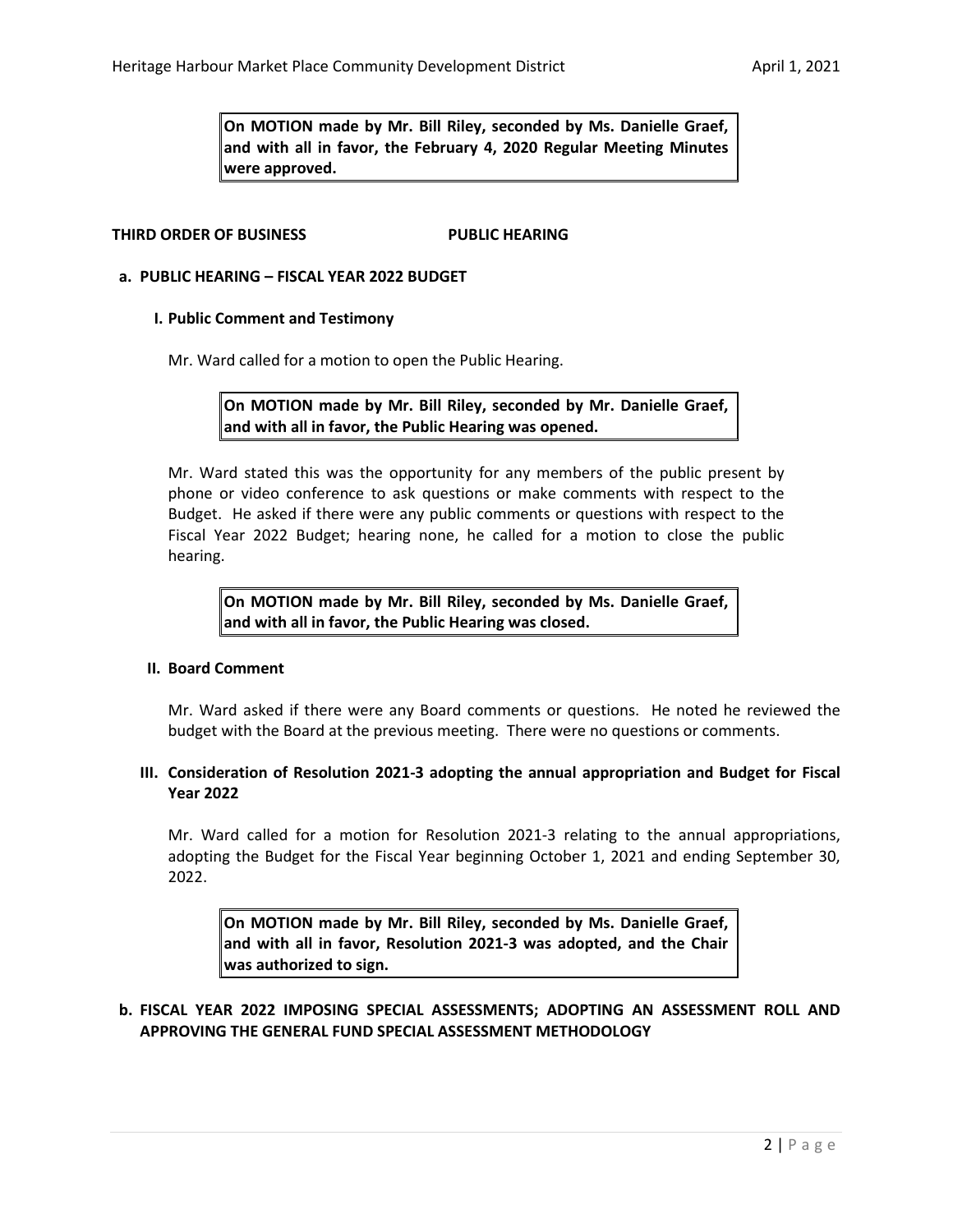Mr. Ward indicated this public hearing was related to the imposition of the special assessments for the general fund, certification of an assessment roll, and approval of the special assessment methodology for the District.

#### **I. Public Comment and Testimony**

Mr. Ward called for a motion to open the Public Hearing.

**On MOTION made by Mr. Bill Riley, seconded by Ms. Danielle Graef, and with all in favor, the Public Hearing was opened.**

Mr. Ward asked if there were any public comments or questions; hearing none, he called for a motion to close the Public Hearing.

**On MOTION made by Mr. Bill Riley, seconded by Ms. Danielle Graef, and with all in favor, the Public Hearing was closed.**

#### **II. Board Comment**

*Mr. Ward: The assessments are levied in exactly the same way in which they were levied in the prior year. That's essentially based on the acreage of the parcel. If you have any questions with*  respect to your imposition or your assessments, I will be happy to answer them. He asked if there were any questions; there were none.

#### **III. Consideration of Resolution 2021-4 imposing special assessments, adopting an assessment roll and approving the general fund special assessment methodology**

Mr. Ward called for a motion.

**On MOTION made by Mr. Bill Riley, seconded by Ms. Danielle Graef, and with all in favor, Resolution 2021-4 was adopted, and the Chair was authorized to sign.** 

#### **FOURTH ORDER OF BUSINESS Consideration of Resolution 2021-5**

#### **Consideration of Resolution 2021-5 designating the dates, time, and location for regular meetings of the Board of Supervisors of the District**

Mr. Ward stated Resolution 2021-5 set the Board Meeting dates, times and locations for Fiscal Year 2021 Board Meetings. He noted the Meetings were set for the first Thursday of each month at 1:00 p.m. at the River Strand Golf and Country Club, 7155 Grand Estuary Trail, Bradenton, Florida 34212. He commented the HHM CDD Board would likely meet twice next year (March and May). He noted the dates, times and locations were not fixed and could be changed. He explained this Resolution allowed him to advertise once for the meetings in toto as opposed to advertising for each meeting individually. He asked if there were any questions; hearing none, he called for a motion.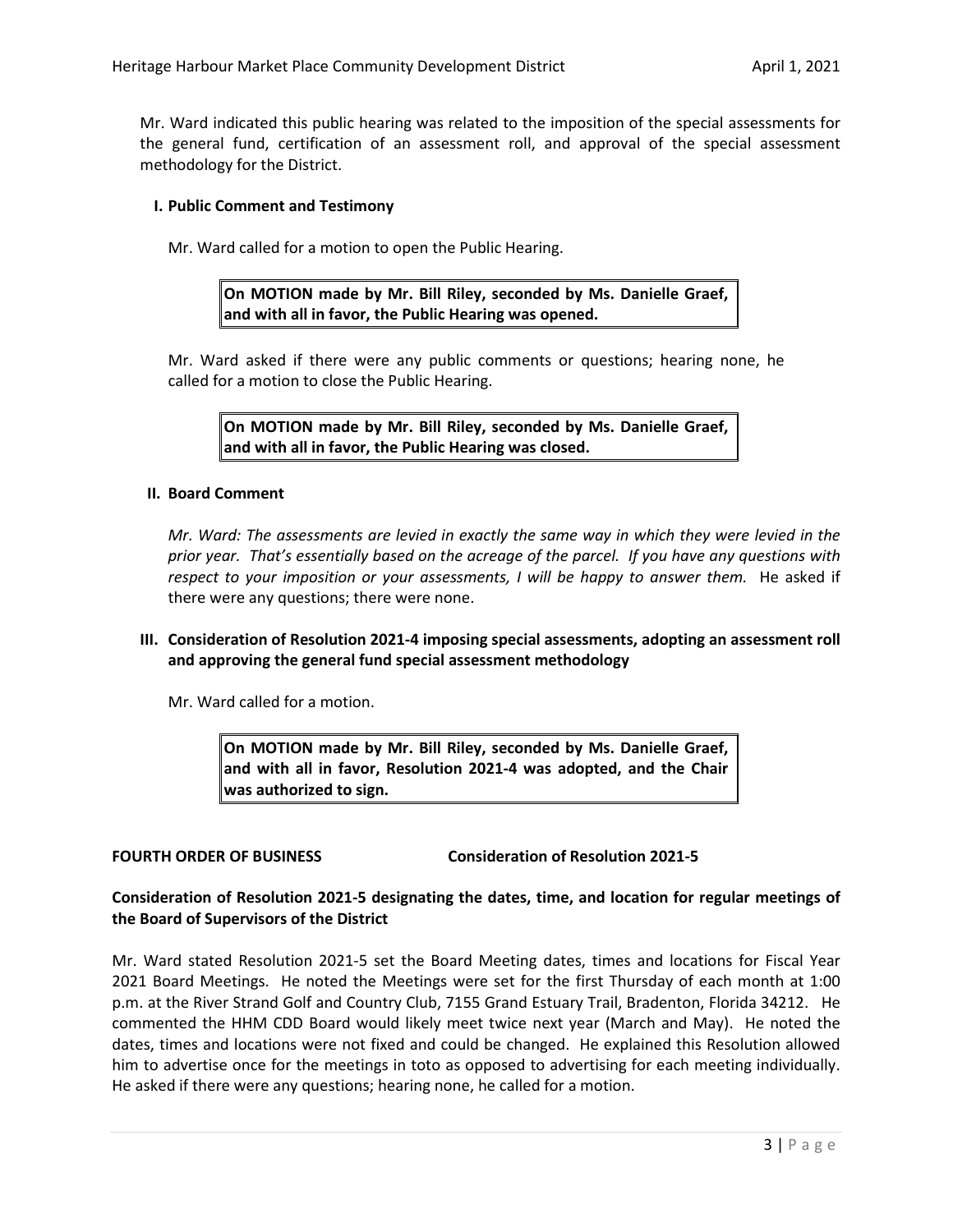**On MOTION made by Mr. Bill Riley, seconded by Ms. Danielle Graef, and with all in favor, Resolution 2021-5 was adopted, and the Chair was authorized to sign.** 

#### **FIFTH ORDER OF BUSINESS Consideration of Acceptance**

#### **Consideration of the Acceptance of the Audited Financial Statements for the Fiscal Year ended September 30, 2020**

Mr. Ward indicated Racquel McIntosh with Grau and Associates would present the Audited Financial Statements.

Ms. Racquel McIntosh with Grau and Associates reviewed the Audited Financial Statements for the Fiscal Year ended September 30, 2020. She stated page 1 reflected the Independent Auditor's Opinion. She indicated Grau and Associates had an unmodified/clean opinion of the Financial Statements, which meant Grau believed the Financial Statements were presented fairly in all respects. She stated page 9 was the Balance Sheet for the General and Debt Service Funds. She reported the total fund balance for the fiscal year ended was \$464,937 dollars; the majority of this was in the Debt Service Fund (approximately \$330,000 dollars) and the General Fund had just over \$135,000 dollars. She noted the General Fund contained some assigned funds (\$11,000 dollars) which were to be used to balance the fiscal year 2021 budget, and the remainder of the fund balance in the General Fund was unassigned and available for spending at the Board's discretion while the Debt Service fund was restricted for use for the debt issued. She stated on page 11 of the report was the Statement of Revenues, Expenditures, and Changes in Fund Balances: revenues exceeded expenditures for the fiscal year ended September 30, 2020. She noted in the General Fund this came in at \$10,594 dollars and in the Debt Service Fund this was \$18,430 dollars. She indicated the notes to the financial statements did not change significantly for the year. She noted on page 19, for the Series 2005 bonds, the District still had \$11.8 million dollars outstanding. She reported on page 21 was the Budget to Actual Report for the General Fund. She stated the Board adopted a Budget of \$88,695 dollars in revenues and appropriations; revenues came in at \$86,900 dollars, and expenditures came in at \$76,300 dollars; therefore, the District was in compliance with the Budget Statute. She stated on page 23 was Grau's report on the District's Internal Control over Financial Reporting and Compliance which reflected Grau did not detect any material weaknesses or significant deficiencies in the Internal Controls, nor did Grau have any compliance related findings or other findings related to Internal Controls. She reported Grau also had an unmodified opinion regarding the District's Compliance with Florida Statute 218.415 which meant Grau believed the District complied in all material respects with the requirements of Florida Statue 218.415. She stated page 27 of the report indicated there were no current or prior year findings for the Fiscal Year ended September 30, 2020. She asked if there were any questions; there were none.

> **On MOTION made by Mr. Bill Riley, seconded by Ms. Danielle Graef, and with all in favor, Audited Financial Statements for the Fiscal Year ended September 30, 2020 were accepted for purposes of inclusion in the record.**

#### **SIXTH ORDER OF BUSINESS Staff Reports**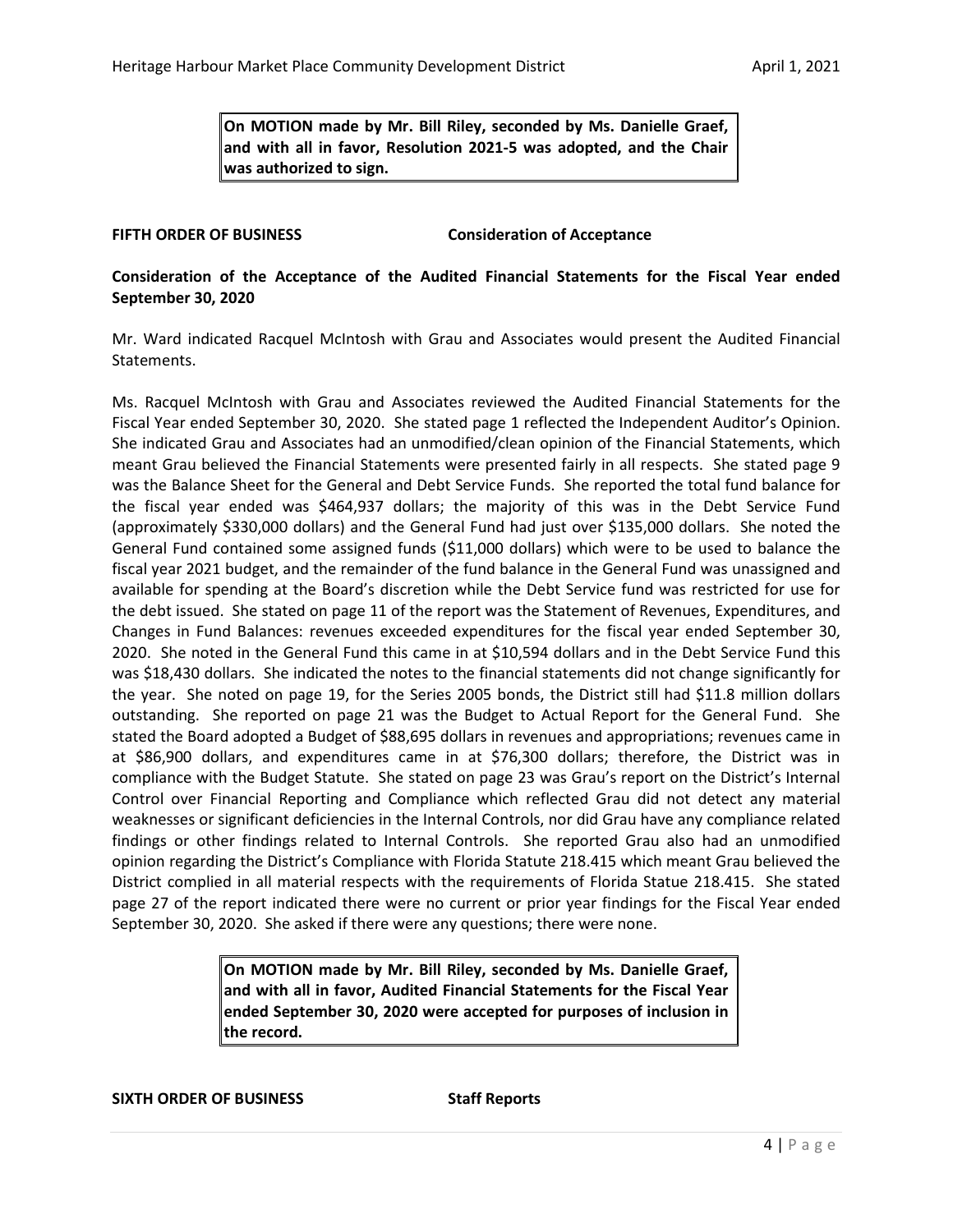#### **Staff Reports**

**I. District Attorney**

No report.

**II. District Engineer**

No report.

#### **III. District Manager**

- **a) Financial Statement for period ending January 31, 2021 (unaudited)**
- **b) Financial Statement for period ending February 28, 2021 (unaudited)**

No report.

**SEVENTH ORDER OF BUSINESS Supervisor's Requests and Audience Comments**

Mr. Ward asked if there were any Supervisor's requests; there were none.

He asked if there were any audience questions or comments; there were none.

#### **EIGHTH ORDER OF BUSINESS Adjournment**

Mr. Ward adjourned the meeting at approximately 2:50 p.m.

**On MOTION made by Mr. Bill Riley, seconded by Ms. Danielle Graef, and with all in favor, the Meeting was adjourned.**

> Heritage Harbour Market Place Community Development District

**James P. Ward Russell Smith**<br>James P. Ward, Secretary Russell Smith, Chairperson<br>Inter: *Russell Smith (Jun 7, 2021 08:04 EDT)*<br>**ail:** russell.r.smith@lennar.com **James P. Ward Email:** jimward@jpwardassociates.com

 $\frac{1}{2}$ 

James P. Ward, Secretary **Russell Smith, Chairperson** 

**Signature: AUJUU OMIUI**<br>Russell Smith (Jun 7, 2021 08:04 EDT) [Russell Smith](https://na2.documents.adobe.com/verifier?tx=CBJCHBCAABAAPGW-IKWQJ50q_Ctrh46mlZvamlbUSyA6)

**Email:** russell.r.smith@lennar.com

Signature: James P. Ward

Email: jimward@jpwardassociates.com